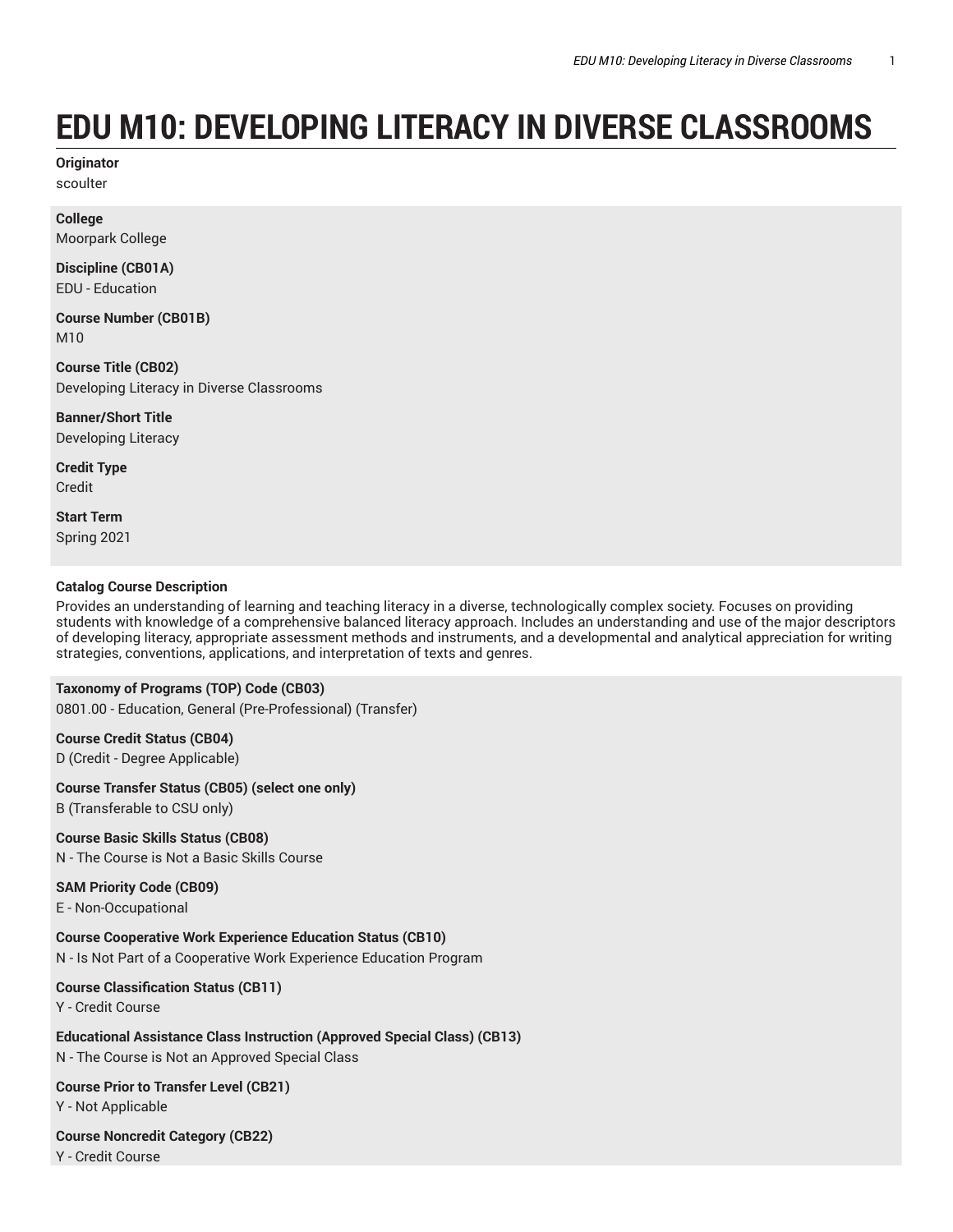#### **Funding Agency Category (CB23)**

Y - Not Applicable (Funding Not Used)

#### **Course Program Status (CB24)** 1 - Program Applicable

**General Education Status (CB25)**

Y - Not Applicable

**Support Course Status (CB26)**

N - Course is not a support course

**Field trips** Will not be required

**Grading method**

(L) Letter Graded

#### **Alternate grading methods**

(O) Student Option- Letter/Pass (P) Pass/No Pass Grading

**Does this course require an instructional materials fee?** No

**Repeatable for Credit** No

**Is this course part of a family?** No

### **Units and Hours**

**Carnegie Unit Override** No

### **In-Class**

**Lecture Minimum Contact/In-Class Lecture Hours** 52.5 **Maximum Contact/In-Class Lecture Hours** 52.5

**Activity**

**Laboratory**

### **Total in-Class**

**Total in-Class Total Minimum Contact/In-Class Hours** 52.5 **Total Maximum Contact/In-Class Hours** 52.5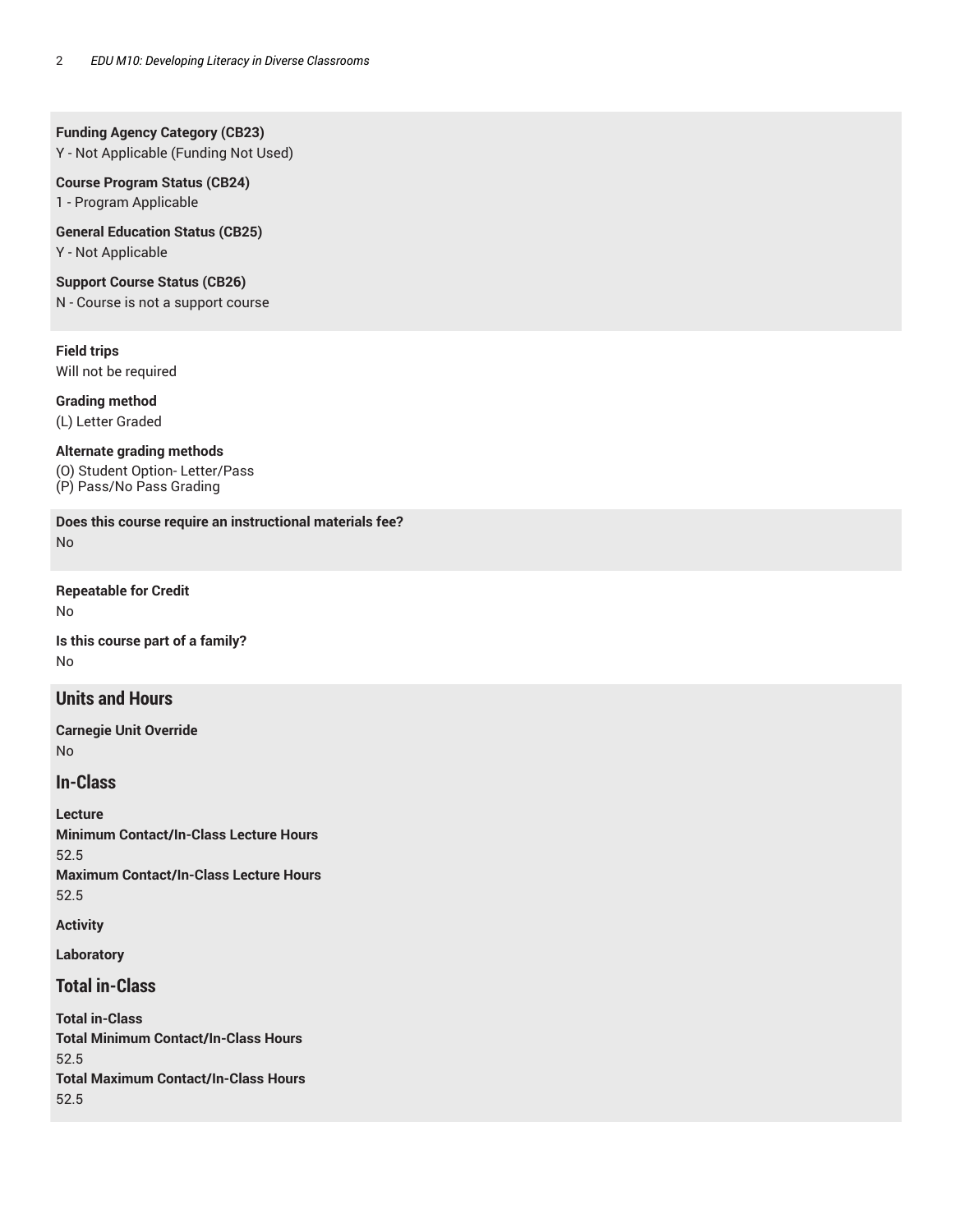### **Outside-of-Class**

**Internship/Cooperative Work Experience**

**Paid**

**Unpaid**

### **Total Outside-of-Class**

**Total Outside-of-Class Minimum Outside-of-Class Hours** 105 **Maximum Outside-of-Class Hours** 105

### **Total Student Learning**

**Total Student Learning Total Minimum Student Learning Hours** 157.5 **Total Maximum Student Learning Hours** 157.5

#### **Minimum Units (CB07)**

3

#### **Maximum Units (CB06)**

3

#### **Student Learning Outcomes (CSLOs)**

#### **Upon satisfactory completion of the course, students will be able to:**

1 demonstrate knowledge of, and appreciation for, culturally and linguistically diverse literature and language, focusing on the development of children's skills in reading, composition, and spelling to enhance their education and help them achieve or surpass grade-level expectations.

#### **Course Objectives**

|                | Upon satisfactory completion of the course, students will be able to:                                                                                                                                                                                                                                                                                                                                                                                                                                                       |
|----------------|-----------------------------------------------------------------------------------------------------------------------------------------------------------------------------------------------------------------------------------------------------------------------------------------------------------------------------------------------------------------------------------------------------------------------------------------------------------------------------------------------------------------------------|
|                | demonstrate knowledge of the following in the context of reading and writing: phonemic awareness, including the<br>similarities and differences among groups of phonemes; differences between phoneme awareness and phonics;<br>predictable patterns of sound-symbol and symbol-sound relationships in English; common difficulties experienced by<br>beginning English learner (EL) students.                                                                                                                              |
| 2              | understand the range of second-language development issues related to the interaction of an EL student's first<br>language and English as these issues relate to reading and writing.                                                                                                                                                                                                                                                                                                                                       |
| 3              | recognize special features in reading and writing that may identify a student's literacy development as exceptional,<br>distinguishing between inter-language and other language disability risk factors.                                                                                                                                                                                                                                                                                                                   |
| $\overline{4}$ | understand the use of the major descriptions of developing literacy. In English speakers and English learners, be able<br>to identify the progressive development of phonemic awareness, decoding, comprehension, word recognition, and<br>spelling; understand how these processes interact with the development of concepts, vocabulary and contextual<br>analysis in written communication and apply an understanding of verbal language development from pre-production<br>to intermediate fluency to plan instruction. |
| 5              | apply knowledge of the implications that language development and differences have for the processes of learning to<br>read, write and learn.                                                                                                                                                                                                                                                                                                                                                                               |
| 6              | apply a range of assessment methods and instruments to the respective and interrelated developing abilities in<br>reading (decoding and comprehension), vocabulary, and spelling conventions.                                                                                                                                                                                                                                                                                                                               |
| 7              | demonstrate knowledge of the California regulations on assessment of EL students with English Language<br>Proficiency Assessments for California (ELPAC); and interpretation of these assessments.                                                                                                                                                                                                                                                                                                                          |
| 8              | recognize, understand and use a range of conventions in written Standard English.                                                                                                                                                                                                                                                                                                                                                                                                                                           |
|                |                                                                                                                                                                                                                                                                                                                                                                                                                                                                                                                             |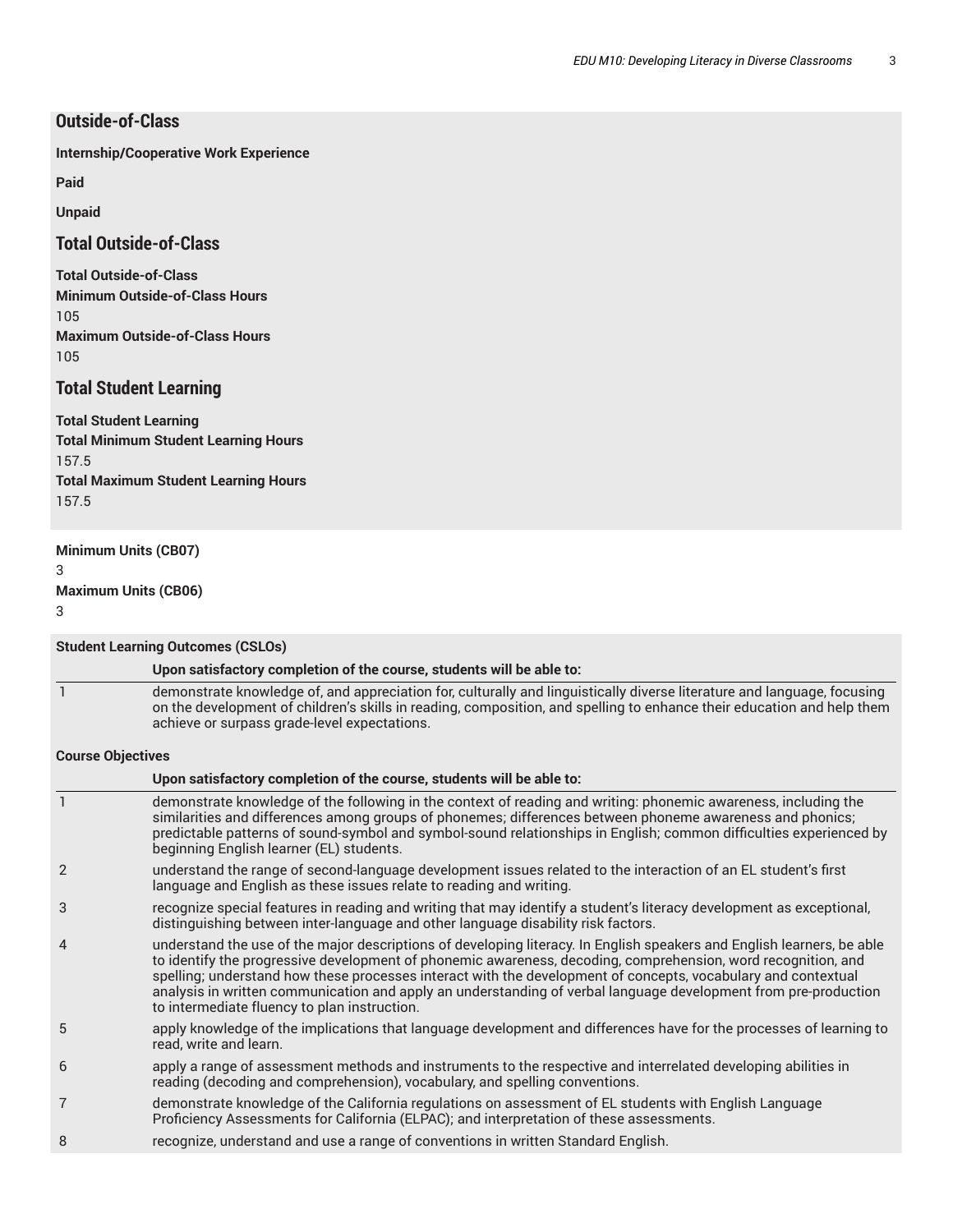- 9 understand the: stages of the writing process, including revision and editing; purpose and techniques of various prewriting strategies.
- 10 demonstrate knowledge of composition; analyze writing according to conventions in different genres.
- 11 demonstrate ability to: use a variety of research and scholarly sources, both print and electronic; interpret the research findings and construct own report; cite research sources, using recognizable and accepted conventions for doing so; use bibliographic citations in a standard format.
- 12 demonstrate understanding of structural features and applications in various types of expository and narrative materials, including popular media such as magazines, newspapers, and Internet sources.
- 13 understand and evaluate use of elements of persuasive argument in print, videos, and other media.
- 14 evaluate the structure, purpose, and potential uses of visual text features, such as graphics, illustrations, and maps.
- 15 recognize and analyze instances of bias and stereotyping in a text.
- 16 evaluate and apply knowledge of text complexity and reader variables to match readers with text and task.

### **Course Content**

#### **Lecture/Course Content**

(34%) - This course is designed to meet the content domain Standards of Program Quality and Effectiveness for Subject Matter Understanding and Skill in Reading, Language and Literature, as described by the California Commission on Teacher Credentialing.

- The course integrates all (designated with \*) or part of the following domains as they apply to the development of reading, literature and written language:
	- Domain 1: Language and Linguistics
	- 1.1 Language Structure and Linguistics
	- 1.2 Language Development and Acquisition
	- \*1.3 Literacy
	- \*1.4 Assessment

#### **(33%) - Domain 2: Non-Written and Written Communication**

- 2.1 Conventions of Language
- 2.2 Writing Strategies
- 2.3 Writing Applications
- 2.4 Non-Written Communication Developmental stages
- \*2.5 Research Strategies

#### **(33%) - Domain 3: Reading Comprehension and Analysis**

- 3.2. Reading Informational Text
- 3.3 Text Complexity

#### **Laboratory or Activity Content**

n/a

### **Methods of Evaluation**

**Which of these methods will students use to demonstrate proficiency in the subject matter of this course? (Check all that apply):** Skills demonstrations

Written expression

Methods of Evaluation may include, but are not limited to, the following typical classroom assessment techniques/required **assignments (check as many as are deemed appropriate):**

Classroom Discussion Essay exams Film/video productions Graphic/architectural designs Group projects Individual projects Journals Oral analysis/critiques Objective exams Oral presentations Projects Problem-solving exams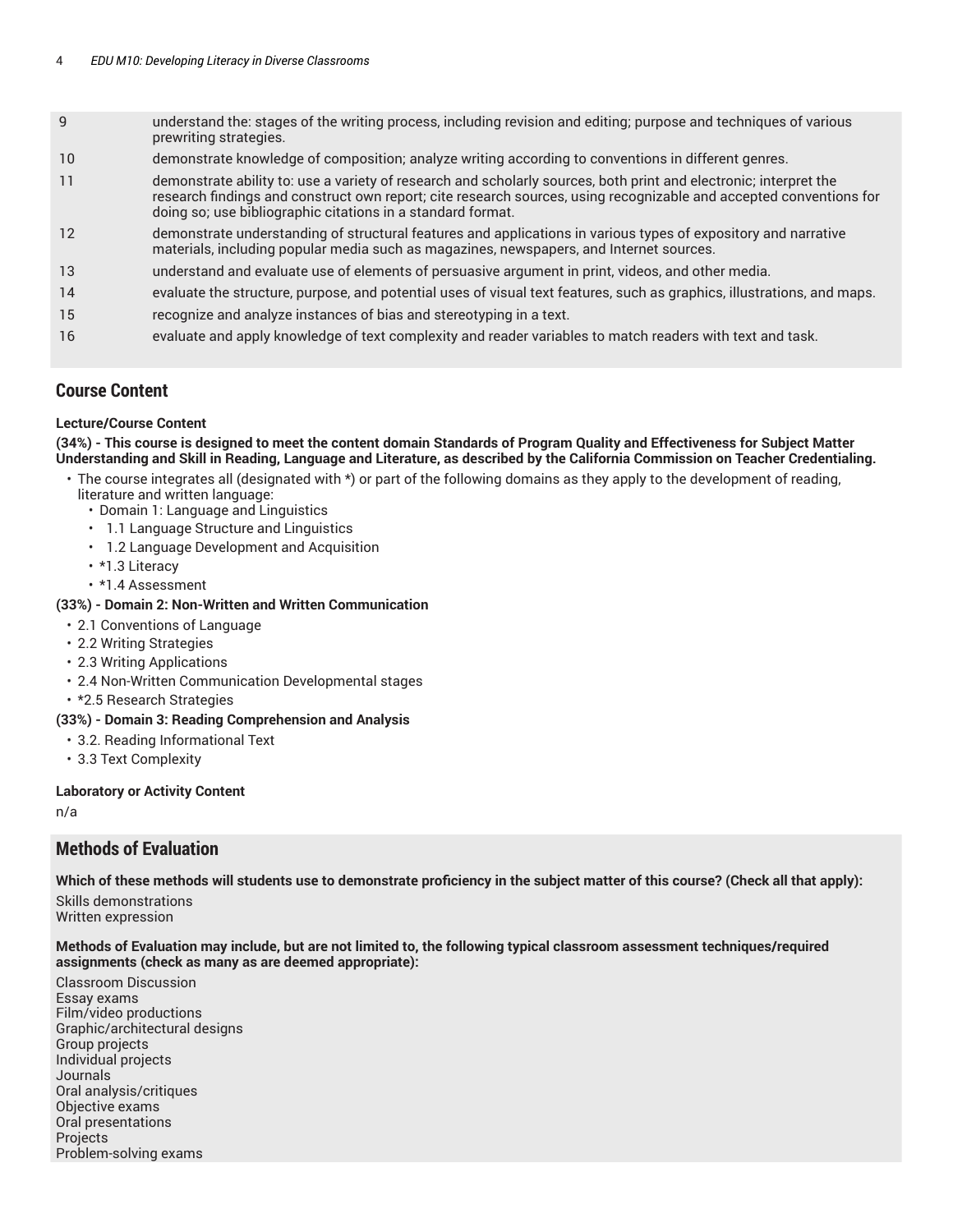Participation Portfolios Quizzes **Recitations** Role playing Reports/Papers/Journals Reports/papers Research papers Skills demonstrations Skill tests or practical examinations Simulations Written creation (poem, screenplay, song)

### **Instructional Methodology**

#### **Specify the methods of instruction that may be employed in this course**

Audio-visual presentations Computer-aided presentations Collaborative group work Class activities Class discussions Case studies Distance Education **Demonstrations** Field trips Group discussions Guest speakers Instructor-guided interpretation and analysis Instructor-guided use of technology Internet research Lecture Role-playing Small group activities

#### **Describe specific examples of the methods the instructor will use:**

Instructor will use PowerPoint presentation, short videos, group activity, and classroom demonstration to explain course content. Instructor will bring students into the Child Development Center to conduct observations.

#### **Representative Course Assignments**

#### **Writing Assignments**

a paper and presentation to explore how reading and writing skills and strategies for literacy are taught.

literacy journals to explore students' own preferences for particular reading and writing genres to develop an understanding of how these preferences may influence how they teach particular genres in both reading and writing.

a paper and presentation to plan instructional approaches used to teach literacy (pre-production to intermediate fluency) in both written and non-written communication, according to children's developing abilities in such areas.

#### **Critical Thinking Assignments**

develop a curriculum plan that integrates the California Common Core State Standards for English Language Arts with a student selection of grade appropriate literature as the basis for building the curriculum plan using a balanced literacy approach with emphasis on the reading and writing processes.

engage in oral and written debates in which they will develop arguments to defend certain positions regarding literacy pedagogy. analyze various instructional approaches used in literacy instruction, note how they compare and contrast, and discuss their strengths and weaknesses.

#### **Reading Assignments**

read children's texts in various genres including expository and narrative texts, popular media such as magazines, newspapers, and Internet sources and evaluate and apply knowledge of text complexity and reader variables.

read the California regulations on assessment of EL students and interpretation of these assessments.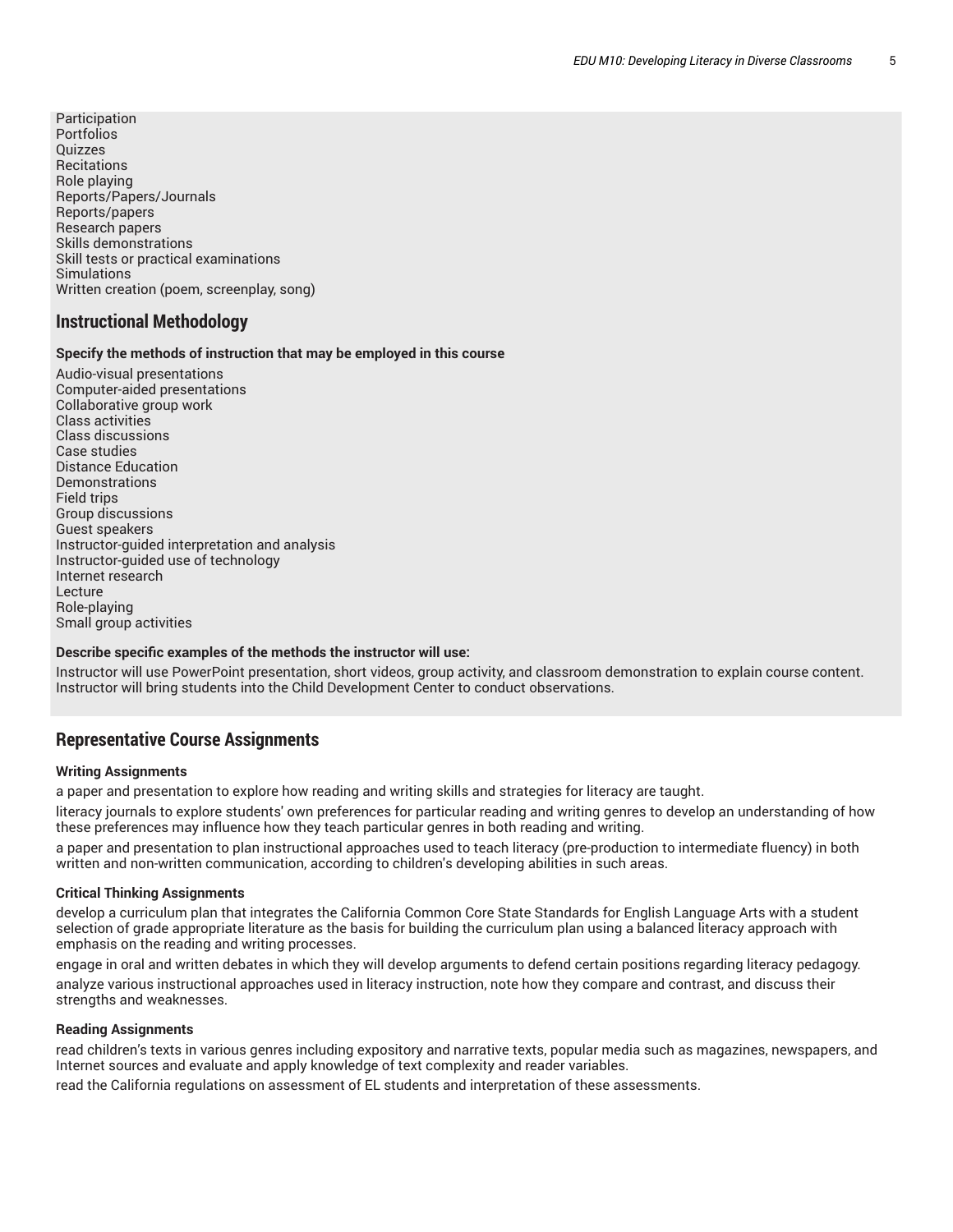### **Outside Assignments**

#### **Representative Outside Assignments**

write a book critique to analyze a children's book for examples of racism and sexism. participate in cooperative cohort groups and create educational presentations for the entire class.

### **Articulation**

#### **Equivalent Courses at 4 year institutions**

| <b>University</b>     | <b>Course ID</b>   | <b>Course Title</b>                       | <b>Units</b> |
|-----------------------|--------------------|-------------------------------------------|--------------|
| UC Irvine             | EDUC <sub>30</sub> | 21st Century Literacies                   |              |
| San Diego State Univ. | ED 201             | Introduction to Literacy                  |              |
| CSU Channel Islands   | LS 220             | Developing Literacy in Diverse Classrooms |              |

### **Comparable Courses within the VCCCD**

EDU V10 - Literacy in Diverse Classrooms EDU R124 - Teaching Literacy in Diverse Classrooms

#### **Equivalent Courses at other CCCs**

| <b>College</b>          | <b>Course ID</b> | <b>Course Title</b>                                          | <b>Units</b> |
|-------------------------|------------------|--------------------------------------------------------------|--------------|
| <b>College of Marin</b> | <b>ECE 137</b>   | <b>Emergent Literary in the Early Childhood</b><br>Classroom |              |
| Antelope Valley College | <b>CFE 107</b>   | Literacy for Young Children                                  |              |
| <b>Chabot College</b>   | <b>CHLD 120</b>  | Literacy for Children                                        |              |

### **District General Education**

### **A. Natural Sciences**

### **B. Social and Behavioral Sciences**

### **C. Humanities**

### **D. Language and Rationality**

### **E. Health and Physical Education/Kinesiology**

### **F. Ethnic Studies/Gender Studies**

**Course is CSU transferable** Yes **CSU Baccalaureate List effective term:** F2018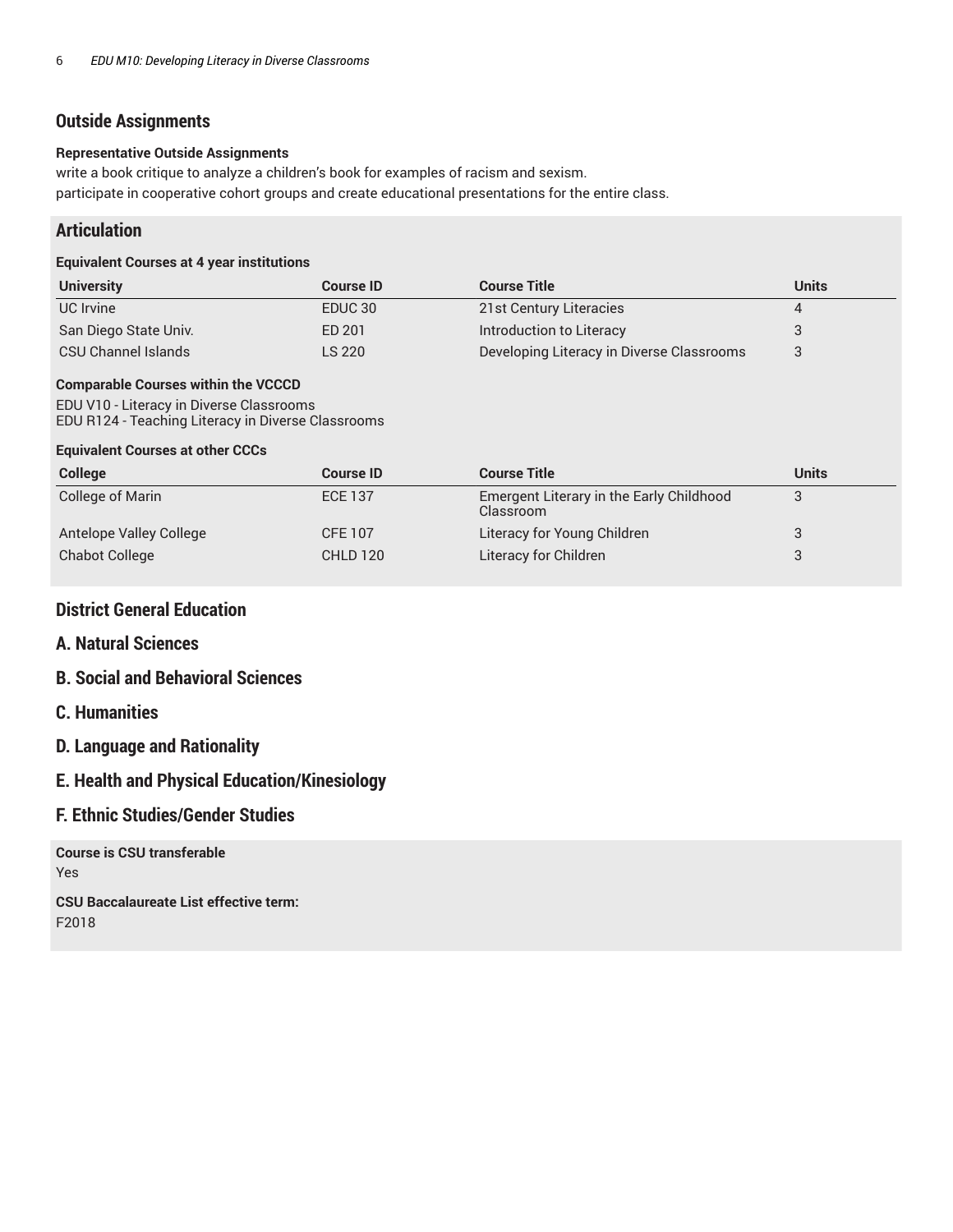### **CSU GE-Breadth**

**Area A: English Language Communication and Critical Thinking**

- **Area B: Scientific Inquiry and Quantitative Reasoning**
- **Area C: Arts and Humanities**
- **Area D: Social Sciences**
- **Area E: Lifelong Learning and Self-Development**
- **Area F: Ethnic Studies**
- **CSU Graduation Requirement in U.S. History, Constitution and American Ideals:**

### **IGETC**

- **Area 1: English Communication**
- **Area 2A: Mathematical Concepts & Quantitative Reasoning**
- **Area 3: Arts and Humanities**
- **Area 4: Social and Behavioral Sciences**
- **Area 5: Physical and Biological Sciences**
- **Area 6: Languages Other than English (LOTE)**

## **Textbooks and Lab Manuals**

**Resource Type Textbook** 

### **Description**

Temple, Charles, et al (2018). *All Children Read: Teaching for Literacy in Today's Diverse Classroom* (5th). Pearson.

# **Resource Type**

**Textbook** 

### **Description**

Tompkins, Gale (2017). *Literacy for the 21st Century: A Balanced Approach* (7th). Pearson. 978-013430320

#### **Resource Type** Other Resource Type

#### **Description**

California Department of Education. California Common Core State Standards: English Language Arts & Literacy in History/Social Studies, Science, and Technical Subjects. 2013.

### **Resource Type**

Other Resource Type

#### **Description**

California Department of Education. California English Language Development Standards: Kindergarten Through Grade 12. 2012.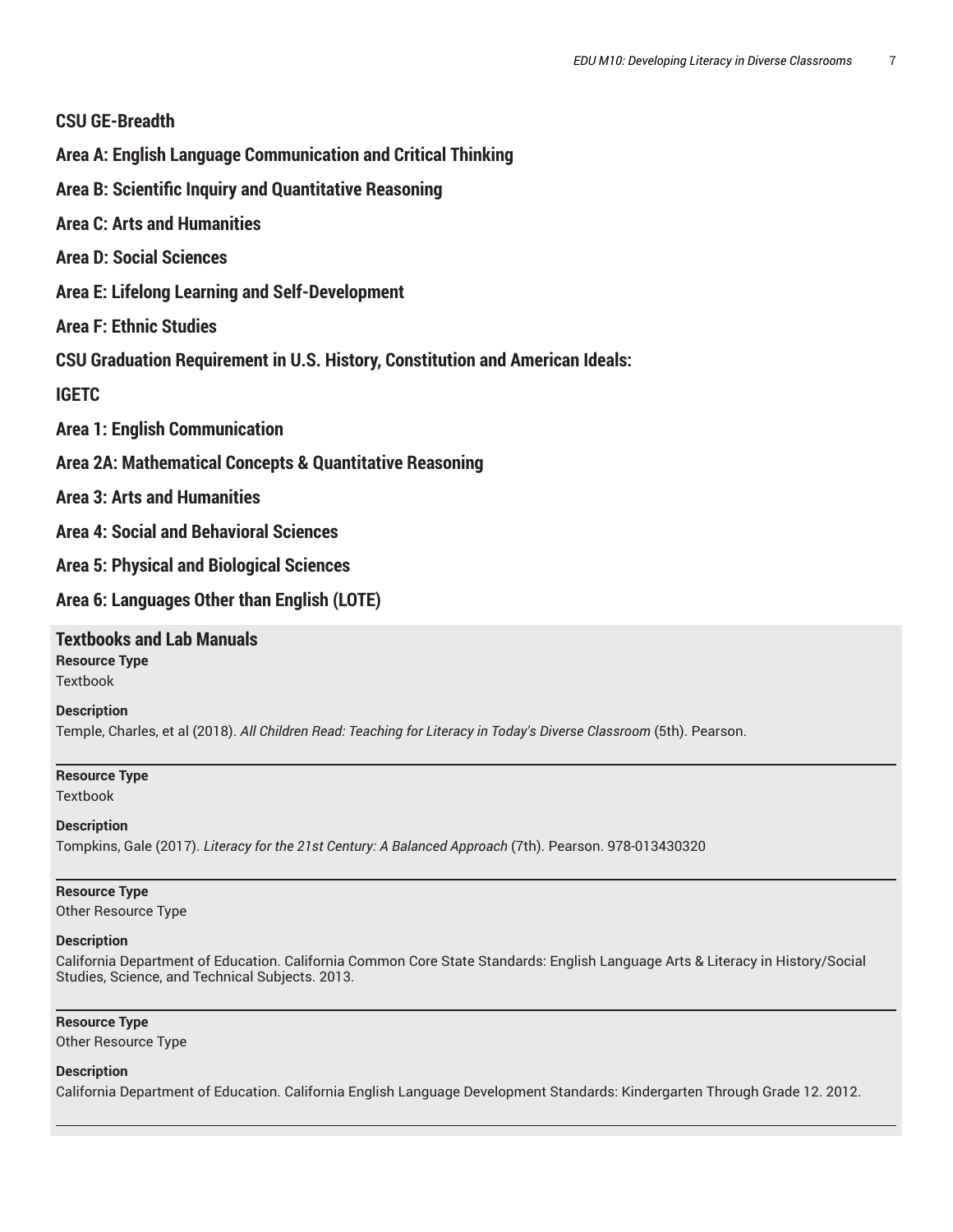### **Library Resources**

#### **Assignments requiring library resources**

Research using the Library's print and online resources for a research paper on a topic relevant to P-6 literacy education, such as the Common Core State Standards, balanced literacy instruction, or reading and writing skills and strategies.

#### **Sufficient Library Resources exist**

Yes

### **Distance Education Addendum**

#### **Definitions**

#### **Distance Education Modalities**

Hybrid (51%–99% online) Hybrid (1%–50% online) 100% online

### **Faculty Certifications**

Faculty assigned to teach Hybrid or Fully Online sections of this course will receive training in how to satisfy the Federal and state regulations governing regular effective/substantive contact for distance education. The training will include common elements in the district-supported learning management system (LMS), online teaching methods, regular effective/substantive contact, and best **practices.**

Yes

Faculty assigned to teach Hybrid or Fully Online sections of this course will meet with the EAC Alternate Media Specialist to ensure that the course content meets the required Federal and state accessibility standards for access by students with disabilities. Common areas for discussion include accessibility of PDF files, images, captioning of videos, Power Point presentations, math and **scientific notation, and ensuring the use of style mark-up in Word documents.** Yes

### **Regular Effective/Substantive Contact**

#### **Hybrid (1%–50% online) Modality:**

| <b>Method of Instruction</b>                 | Document typical activities or assignments for each method of<br><i>instruction</i>                                                                                                                                                                                                                                                                                                                                                                                                     |
|----------------------------------------------|-----------------------------------------------------------------------------------------------------------------------------------------------------------------------------------------------------------------------------------------------------------------------------------------------------------------------------------------------------------------------------------------------------------------------------------------------------------------------------------------|
| Asynchronous Dialog (e.g., discussion board) | Regular use of asynchronous discussion boards encourages various<br>types of interaction and critical thinking skills among all course<br>participants. Questions and topics posed will allow students to discuss,<br>compare and contrast, identify, and analyze elements of the course<br>outcomes. Other discussion boards may be used for Q&A and general<br>class discussion by students and instructor to facilitate student success<br>and strengthen student learning outcomes. |
| Other DE (e.g., recorded lectures)           | Faculty may use a variety of ADA compliant tools and media integrated<br>within the learning management system to help students reach SLO<br>competency. Tools may include: Recorded Lectures, Narrated Slides,<br>Screencasts, Instructor created content, MC Online Library Resources,<br>Canvas Peer Review Tool, Canvas Student Groups (Assignments,<br>Discussions), Websites and Blogs, Multimedia (YouTube, Films on<br>Demand, 3CMedia, Khan Academy, etc.)                     |
| Video Conferencing                           | Video tools such as ConferZoom can be used to provide live synchronous<br>or asynchronous sessions with students. ADA compliance will be upheld<br>with Closed Captioning during the session or of the recorded session.<br>Video Conferences will be used to facilitate SLOs and student-to-student<br>group meetings will also be encouraged.                                                                                                                                         |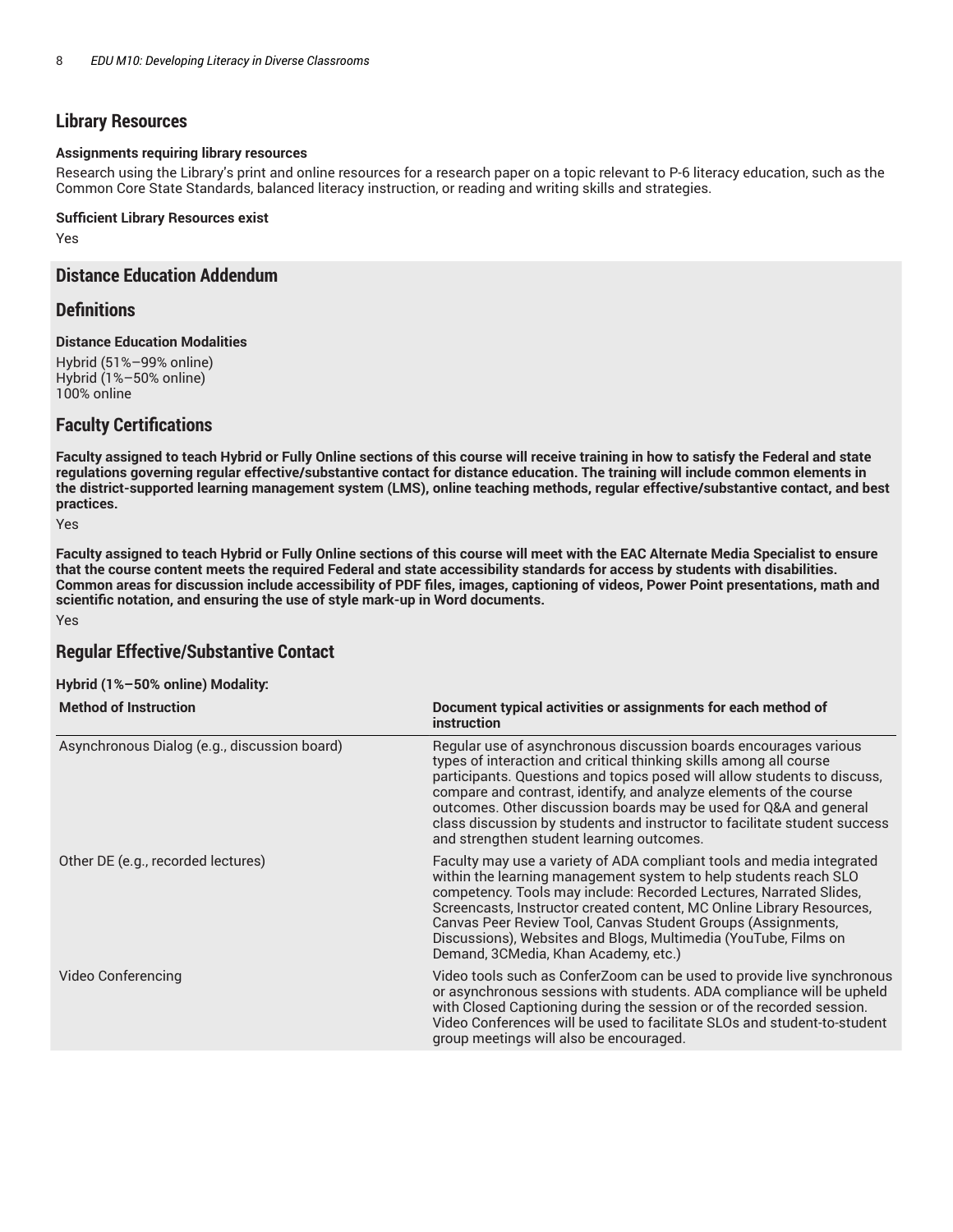| Face to Face (by student request; cannot be required) | The instructor will hold weekly, scheduled office hours for students to<br>be able to meet and discuss course materials or individual progress.<br>Students can request additional in-person or web conferencing meetings<br>with faculty member as needed. Faculty may encourage online students<br>to form "study groups" in person or online. Note: For hybrid classes,<br>face-to-face class time will provide opportunities for students to discuss<br>amongst themselves (in groups or pairs) and ask questions about the<br>material to facilitate SLOs and course outcomes.                                                                                         |
|-------------------------------------------------------|-----------------------------------------------------------------------------------------------------------------------------------------------------------------------------------------------------------------------------------------------------------------------------------------------------------------------------------------------------------------------------------------------------------------------------------------------------------------------------------------------------------------------------------------------------------------------------------------------------------------------------------------------------------------------------|
| E-mail                                                | E-mail, class announcements and various learning management system<br>tools such as "Message Students Who" and "Assignment Comments",<br>will be used to regularly communicate with all students on matters such<br>as clarification of class content, reminders of upcoming assignments<br>and/or course responsibilities, to provide prompt feedback to students<br>on coursework to facilitate student learning outcomes, or to increase<br>the role of an individual educator in the academic lives of a student.<br>Students will be given multiple ways to email instructor through both the<br>learning management system inbox and faculty provided email accounts. |
| Synchronous Dialog (e.g., online chat)                | Instructor may provide a set time each week where s/he will be available<br>for synchronous chat and be available in the discussion board and can<br>answer questions in live time.                                                                                                                                                                                                                                                                                                                                                                                                                                                                                         |
| Hybrid (51%-99% online) Modality:                     |                                                                                                                                                                                                                                                                                                                                                                                                                                                                                                                                                                                                                                                                             |
| <b>Method of Instruction</b>                          | Document typical activities or assignments for each method of<br><i>instruction</i>                                                                                                                                                                                                                                                                                                                                                                                                                                                                                                                                                                                         |
| E-mail                                                | E-mail, class announcements and various learning management system<br>tools such as "Message Students Who" and "Assignment Comments",<br>will be used to regularly communicate with all students on matters such<br>as clarification of class content, reminders of upcoming assignments<br>and/or course responsibilities, to provide prompt feedback to students<br>on coursework to facilitate student learning outcomes, or to increase<br>the role of an individual educator in the academic lives of a student.<br>Students will be given multiple ways to email instructor through both the<br>learning management system inbox and faculty provided email accounts. |
| Synchronous Dialog (e.g., online chat)                | Instructor may provide a set time each week where s/he will be available<br>for synchronous chat and be available in the discussion board and can<br>answer questions in live time.                                                                                                                                                                                                                                                                                                                                                                                                                                                                                         |
| Video Conferencing                                    | Video tools such as ConferZoom can be used to provide live synchronous<br>or asynchronous sessions with students. ADA compliance will be upheld<br>with Closed Captioning during the session or of the recorded session.<br>Video Conferences will be used to facilitate SLOs and student-to-student<br>group meetings will also be encouraged.                                                                                                                                                                                                                                                                                                                             |
| Asynchronous Dialog (e.g., discussion board)          | Regular use of asynchronous discussion boards encourages various<br>types of interaction and critical thinking skills among all course<br>participants. Questions and topics posed will allow students to discuss,<br>compare and contrast, identify, and analyze elements of the course<br>outcomes. Other discussion boards may be used for Q&A and general<br>class discussion by students and instructor to facilitate student success<br>and strengthen student learning outcomes.                                                                                                                                                                                     |
| Face to Face (by student request; cannot be required) | The instructor will hold weekly, scheduled office hours for students to<br>be able to meet and discuss course materials or individual progress.<br>Students can request additional in-person or web conferencing meetings<br>with faculty member as needed. Faculty may encourage online students<br>to form "study groups" in person or online. Note: For hybrid classes,<br>face-to-face class time will provide opportunities for students to discuss<br>amongst themselves (in groups or pairs) and ask questions about the<br>material to facilitate SLOs and course outcomes.                                                                                         |
| Other DE (e.g., recorded lectures)                    | Faculty may use a variety of ADA compliant tools and media integrated<br>within the learning management system to help students reach SLO<br>competency. Tools may include: Recorded Lectures, Narrated Slides,<br>Screencasts, Instructor created content, MC Online Library Resources,<br>Canvas Peer Review Tool, Canvas Student Groups (Assignments,<br>Discussions), Websites and Blogs, Multimedia (YouTube, Films on<br>Demand, 3CMedia, Khan Academy, etc.)                                                                                                                                                                                                         |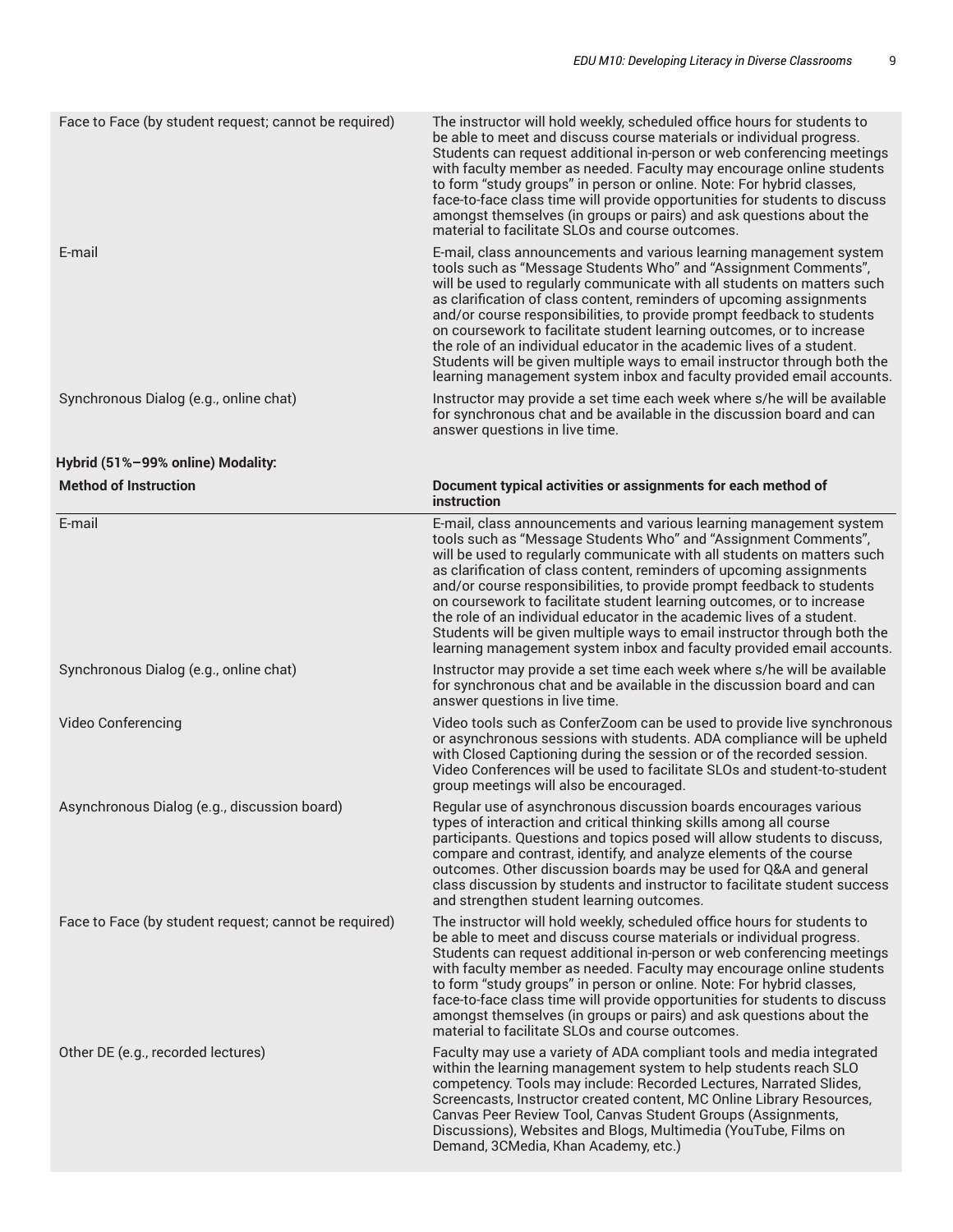| 100% online Modality:                                 |                                                                                                                                                                                                                                                                                                                                                                                                                                                                                                                                                                                                                                                                             |
|-------------------------------------------------------|-----------------------------------------------------------------------------------------------------------------------------------------------------------------------------------------------------------------------------------------------------------------------------------------------------------------------------------------------------------------------------------------------------------------------------------------------------------------------------------------------------------------------------------------------------------------------------------------------------------------------------------------------------------------------------|
| <b>Method of Instruction</b>                          | Document typical activities or assignments for each method of<br>instruction                                                                                                                                                                                                                                                                                                                                                                                                                                                                                                                                                                                                |
| Face to Face (by student request; cannot be required) | The instructor will hold weekly, scheduled office hours for students to<br>be able to meet and discuss course materials or individual progress.<br>Students can request additional in-person or web conferencing meetings<br>with faculty member as needed. Faculty may encourage online students<br>to form "study groups" in person or online. Note: For hybrid classes,<br>face-to-face class time will provide opportunities for students to discuss<br>amongst themselves (in groups or pairs) and ask questions about the<br>material to facilitate SLOs and course outcomes.                                                                                         |
| Video Conferencing                                    | Video tools such as ConferZoom can be used to provide live synchronous<br>or asynchronous sessions with students. ADA compliance will be upheld<br>with Closed Captioning during the session or of the recorded session.<br>Video Conferences will be used to facilitate SLOs and student-to-student<br>group meetings will also be encouraged.                                                                                                                                                                                                                                                                                                                             |
| Asynchronous Dialog (e.g., discussion board)          | Regular use of asynchronous discussion boards encourages various<br>types of interaction and critical thinking skills among all course<br>participants. Questions and topics posed will allow students to discuss,<br>compare and contrast, identify, and analyze elements of the course<br>outcomes. Other discussion boards may be used for Q&A and general<br>class discussion by students and instructor to facilitate student success<br>and strengthen student learning outcomes.                                                                                                                                                                                     |
| E-mail                                                | E-mail, class announcements and various learning management system<br>tools such as "Message Students Who" and "Assignment Comments",<br>will be used to regularly communicate with all students on matters such<br>as clarification of class content, reminders of upcoming assignments<br>and/or course responsibilities, to provide prompt feedback to students<br>on coursework to facilitate student learning outcomes, or to increase<br>the role of an individual educator in the academic lives of a student.<br>Students will be given multiple ways to email instructor through both the<br>learning management system inbox and faculty provided email accounts. |
| Synchronous Dialog (e.g., online chat)                | Instructor may provide a set time each week where s/he will be available<br>for synchronous chat and be available in the discussion board and can<br>answer questions in live time.                                                                                                                                                                                                                                                                                                                                                                                                                                                                                         |
| Other DE (e.g., recorded lectures)                    | Faculty may use a variety of ADA compliant tools and media integrated<br>within the learning management system to help students reach SLO<br>competency. Tools may include: Recorded Lectures, Narrated Slides,<br>Screencasts, Instructor created content, MC Online Library Resources,<br>Canvas Peer Review Tool, Canvas Student Groups (Assignments,<br>Discussions), Websites and Blogs, Multimedia (YouTube, Films on<br>Demand, 3CMedia, Khan Academy, etc.)                                                                                                                                                                                                         |

### **Examinations**

**Hybrid (1%–50% online) Modality** Online On campus

**Hybrid (51%–99% online) Modality** Online On campus

**Primary Minimum Qualification** EDUCATION

### **Review and Approval Dates**

**Department Chair** 9/21/2020